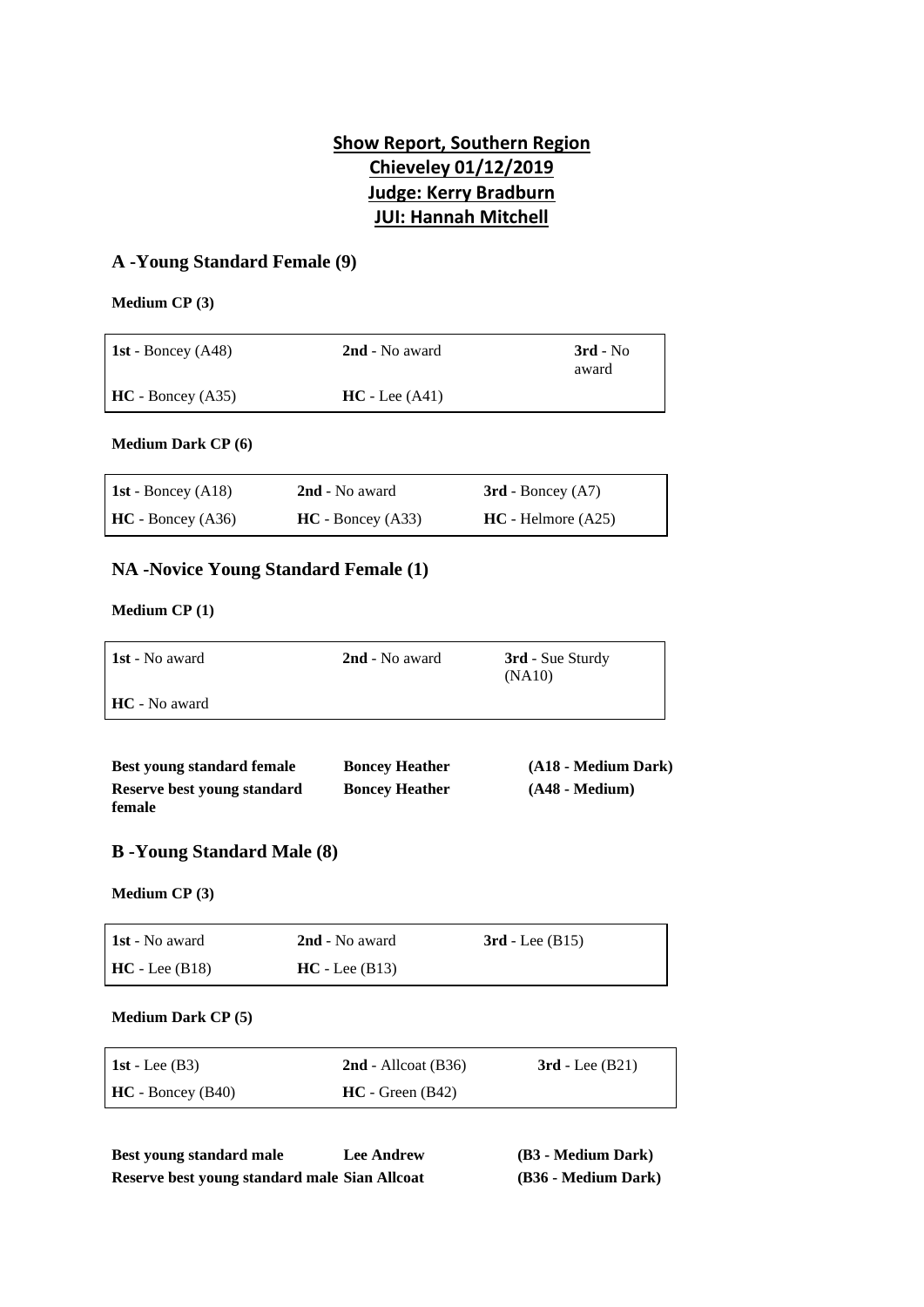| Best young standard         | <b>Boncey Heather</b> | (A18 - Medium Dark) |
|-----------------------------|-----------------------|---------------------|
| Reserve best young standard | <b>Lee Andrew</b>     | (B3 - Medium Dark)  |

# **C -Adult Standard Female (3)**

### **Medium CP (1)**

| <b>1st</b> - No award | <b>2nd</b> - No award | <b>3rd</b> - No award |
|-----------------------|-----------------------|-----------------------|
| <b>HC</b> - No award  |                       |                       |

### **Medium Dark CP (1)**

| <b>1st</b> - No award | 2nd - No award | $3rd$ - Lee $(C40)$ |
|-----------------------|----------------|---------------------|
| <b>HC</b> - No award  |                |                     |

### **Dark CP (1)**

| $\vert$ 1st - Lee (C30) | 2nd - No award | $3rd - No$<br>award |
|-------------------------|----------------|---------------------|
| <b>HC</b> - No award    |                |                     |

| <b>Best adult standard female</b> | <b>Lee Andrew</b> | $(C30 - Dark)$ |
|-----------------------------------|-------------------|----------------|
|-----------------------------------|-------------------|----------------|

# **D -Adult Standard Male (3)**

#### **Medium Dark CP (2)**

| <b>1st</b> - No award | 2nd - No award | $3rd$ - Lee (D18) |
|-----------------------|----------------|-------------------|
| <b>HC</b> - No award  |                |                   |

### **Extra Dark CP (1)**

| <b>1st</b> - Allcoat $(D41)$ | <b>2nd</b> - No award | <b>3rd</b> - No award |
|------------------------------|-----------------------|-----------------------|
| <b>HC</b> - No award         |                       |                       |

| <b>Best adult standard male</b> | <b>Sian Allcoat</b>   | (D41 - Extra Dark)  |
|---------------------------------|-----------------------|---------------------|
| <b>Best adult standard</b>      | <b>Sian Allcoat</b>   | (D41 - Extra Dark)  |
| Reserve best adult standard     | <b>Lee Andrew</b>     | $(C30 - Dark)$      |
| <b>Best standard</b>            | <b>Sian Allcoat</b>   | (D41 - Extra Dark)  |
| Reserve best standard           | <b>Boncey Heather</b> | (A18 - Medium Dark) |
|                                 |                       |                     |

# **E -Young Mutations (29)**

**Pink White - Not Colour Phased (3)**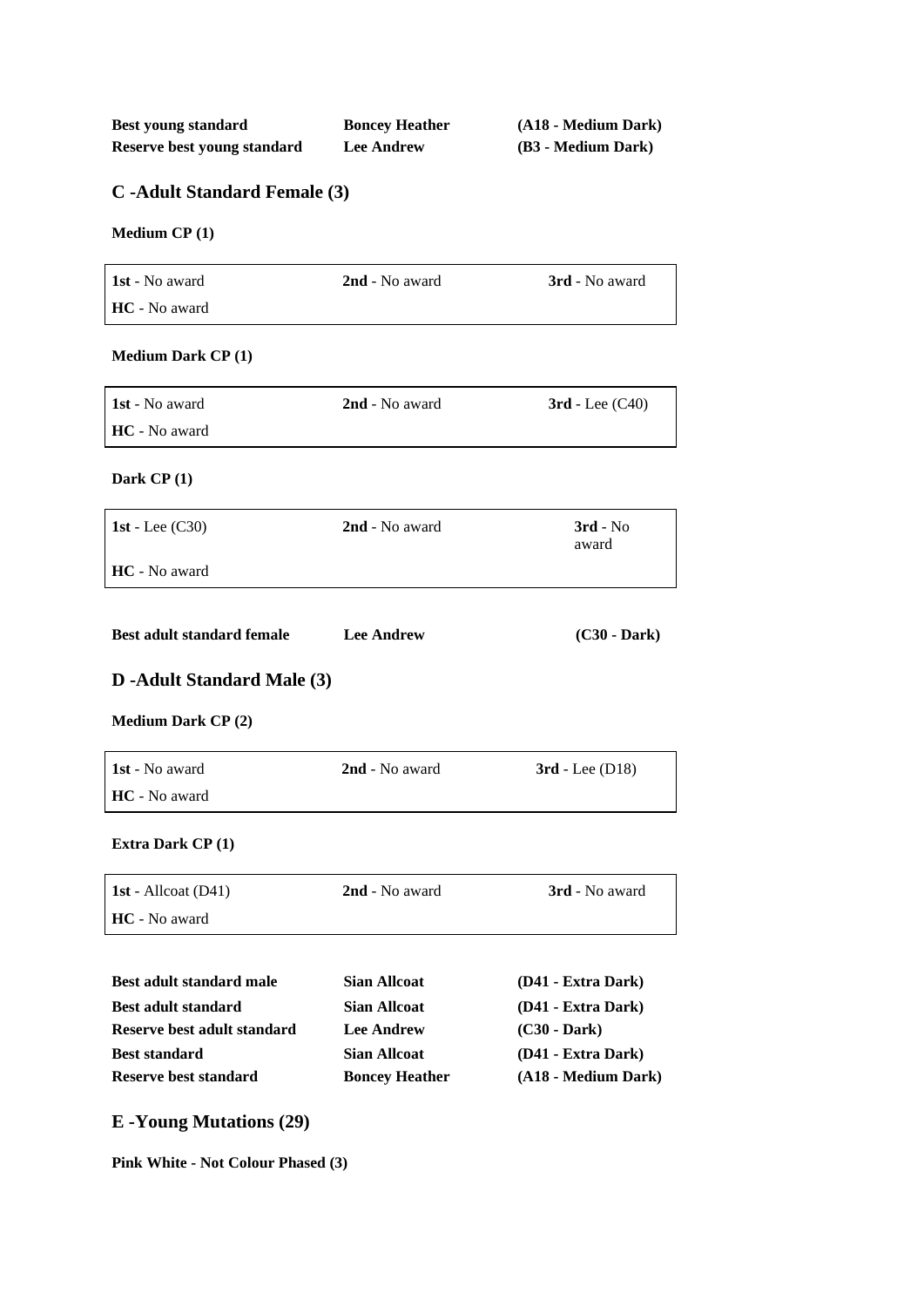#### **Black Velvet - Not Colour Phased (3)**

| 1st - Boncey $(E32)$ | $2nd$ - Busher (E11) | <b>3rd</b> - No award |
|----------------------|----------------------|-----------------------|
| <b>HC</b> - No award |                      |                       |

#### **Sullivan Violet - Not Colour Phased (7)**

| 1st - No award         | $2nd$ - Lee (E20) | $3rd$ - Lee (E10) |
|------------------------|-------------------|-------------------|
| $\vert$ HC - Lee (E44) | $HC - Lee (E29)$  |                   |

#### **Black Pearl - Not Colour Phased (5)**

| 1st - Lee $(E25)$ | $2nd$ - Lee (E43) | $3rd$ - Lee (E9) |
|-------------------|-------------------|------------------|
| $HC - Lee (E23)$  |                   |                  |

#### **AOC (13)**

| $2nd$ - Lee (E49 - Beige)                  | <b>HC</b> - Green (E35 - Wilson White)       |
|--------------------------------------------|----------------------------------------------|
| <b>1st</b> - Boncey $(E16 - Wil)$ . White  | 2nd - Lee (E47 - Brown Velvet)               |
| <b>3rd</b> - Green (E33 - Royal Blue)      | <b>3rd</b> - Green (E45 - Blue Diamond)      |
| $3rd$ - Helmore (E50 – Pastel<br>Charcoal) | <b>3rd</b> - Green (E31 - Brown white cross) |
| 1st - Boncey (E1 - Brown white<br>cross)   | <b>1st</b> - Holmes (E37 - Beige Violet)     |

| <b>Best young mutation</b>  | <b>Cameron Holmes</b> | (E37 - Beige Violet) |
|-----------------------------|-----------------------|----------------------|
| Reserve best young mutation | <b>Lee Andrew</b>     | (E25 - Black Pearl)  |

## **F -Adult Mutations (16)**

**Pink White - Not Colour Phased (3)**

| 1st - Lee $(F18)$    | 2nd - No award | $3rd$ - Busher (F17) |
|----------------------|----------------|----------------------|
| <b>HC</b> - No award |                |                      |

#### **AOC (14)**

| <b>3rd</b> - Busher (F21 - Self Black) | $HC - Busher$ (F19 - Self Black) |
|----------------------------------------|----------------------------------|
| $HC$ - Lee (F25 - Beige)               | 1st - Lee $(F33 - Beige)$        |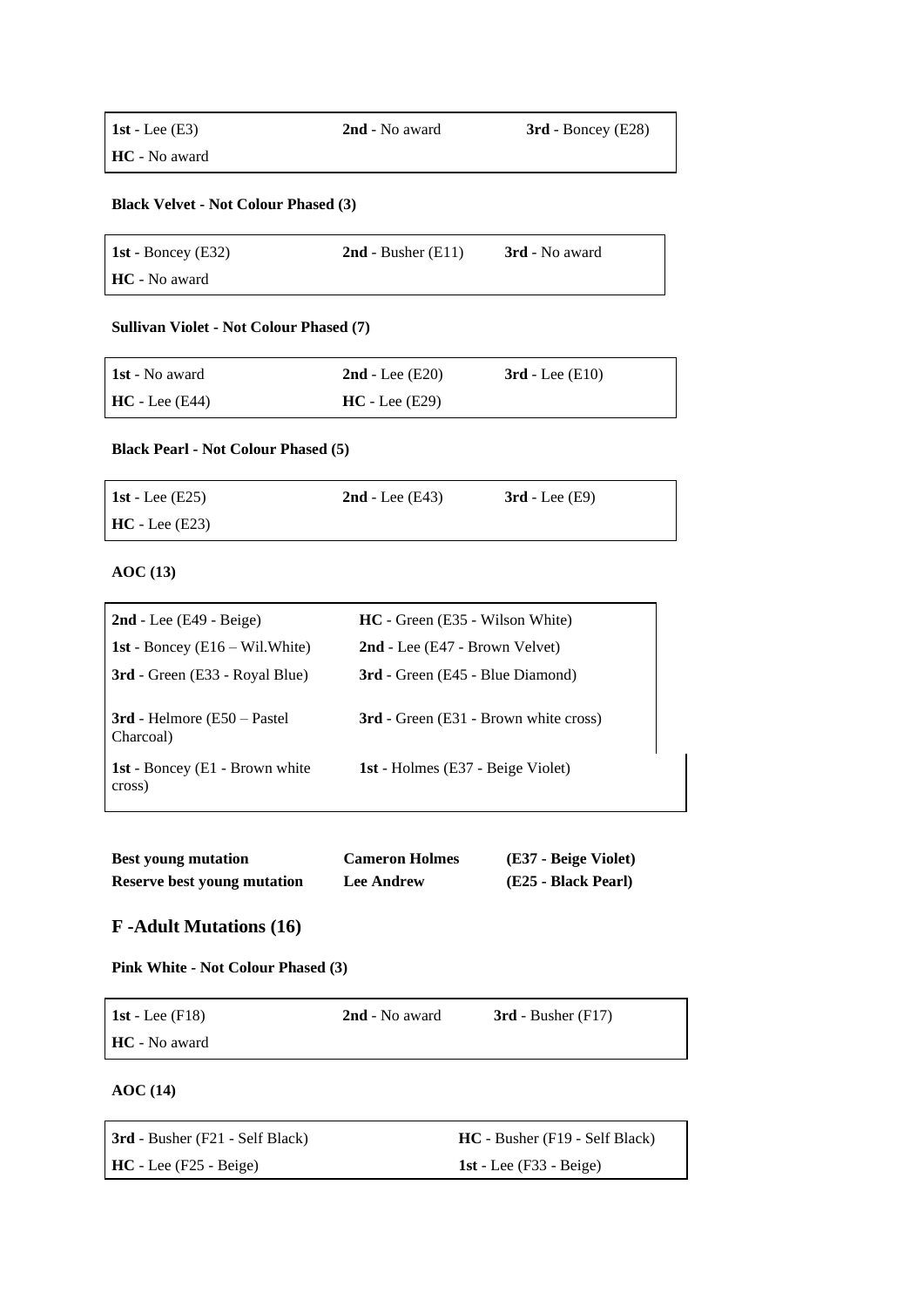| <b>1st</b> - Allcoat (F46 - Wilson White) | <b>3rd</b> - Busher (F39 - Violet White)   |
|-------------------------------------------|--------------------------------------------|
| <b>1st</b> - Lee (F40 - Sullivan Violet)  | 2nd - Allcoat (F43 - Black Velvet)         |
| <b>1st</b> - Holmes (F13 - Black Velvet)  | <b>3rd</b> - Green (F29 - Brown Velvet)    |
| <b>HC</b> - Green (F45 - Charcoal)        | $HC - Green (F23 - Brown white)$<br>cross) |
| 2nd - Green (F41 - Homo Beige)            |                                            |

## **NF -Novice Adult Mutation (2)**

**Angora - Not Colour Phased (2)**

| <b>1st</b> - Sue Sturdy (NF13 Pink)<br>White) | <b>2nd</b> - No award | $3rd$ - Sue Sturdy (NF27 –<br>Sullivan Violet) |
|-----------------------------------------------|-----------------------|------------------------------------------------|
| <b>HC</b> - No award                          |                       |                                                |

| <b>Best adult mutation</b>         | <b>Lee Andrew</b>   | (F18 - Pink White)   |
|------------------------------------|---------------------|----------------------|
| <b>Reserve best adult mutation</b> | Sian Allcoat        | (F46 - Wilson White) |
| <b>Best mutation</b>               | <b>Lee Andrew</b>   | (F18 - Pink White)   |
| <b>Reserve best mutation</b>       | <b>Sian Allcoat</b> | (F46 - Wilson White) |

## **PM -Purchased Mutations (1)**

**Self Black - Not Colour Phased (1)**

| <b>1st</b> - No award | $2nd$ - Tyler (PM29) | <b>3rd</b> - No award |
|-----------------------|----------------------|-----------------------|
| <b>HC</b> - No award  |                      |                       |

| <b>Grand show champion</b>                    | <b>Sian Allcoat</b> | (D41 - Extra Dark) |
|-----------------------------------------------|---------------------|--------------------|
| <b>Reserve grand show champion Lee Andrew</b> |                     | (F18 - Pink White) |
| <b>Standard Breeders Award</b>                |                     |                    |

| Place | Exhibitor | Points | <b>Entries</b> |
|-------|-----------|--------|----------------|
|       | Lee       | 22     |                |
|       | Boncey    | 17     |                |
| 3     | Allcoat   | 12.5   |                |
| 4=    | Helmore   |        |                |
| $4=$  | Green     |        |                |

## *Mutation Breeders Award*

| Place       | Exhibitor     | Points | Entries |
|-------------|---------------|--------|---------|
|             | Lee           | 39     | 10      |
| $\lambda =$ | Green         | 14     |         |
| $\prime$ =  | <b>Boncey</b> | 14     |         |